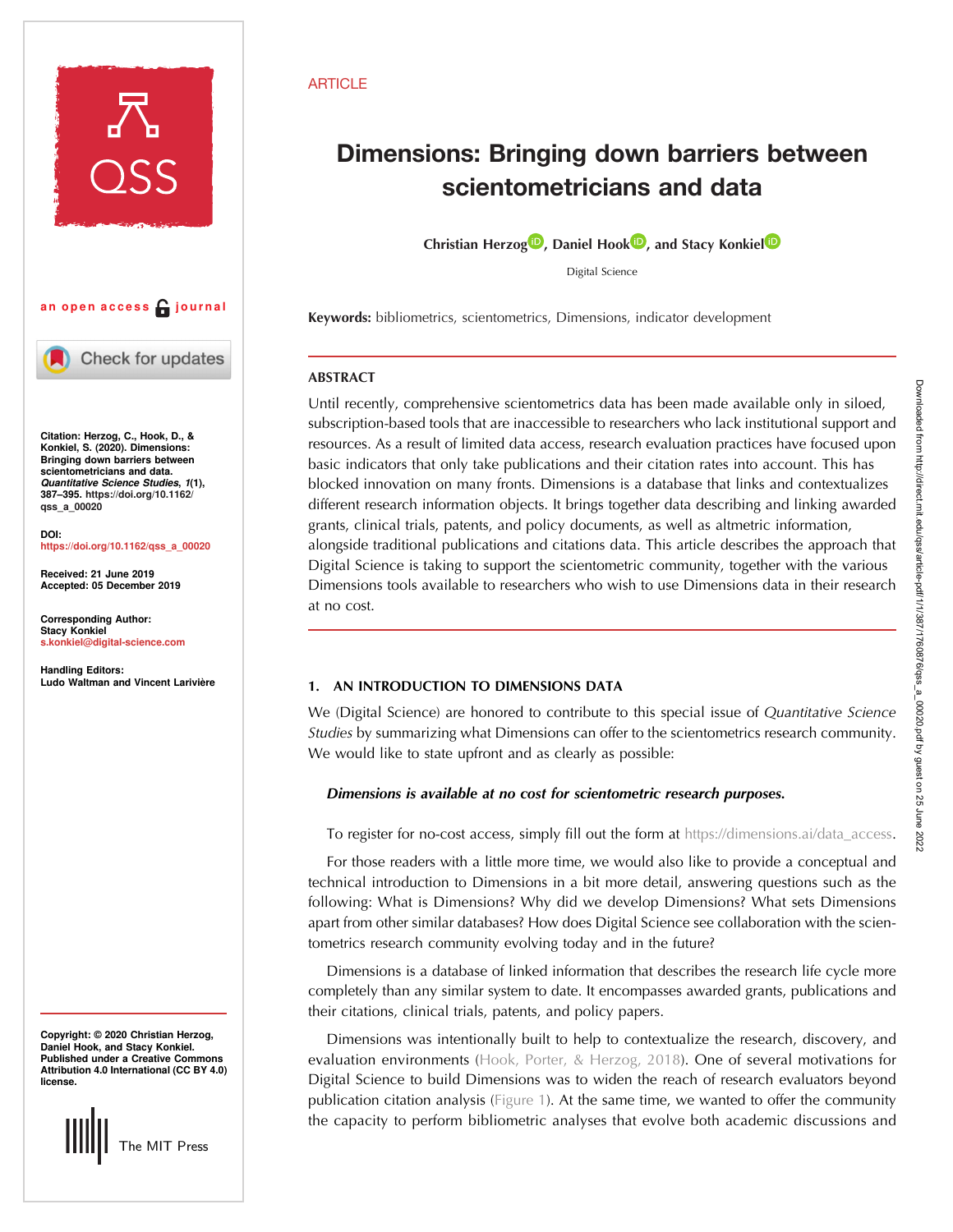<span id="page-1-0"></span>

Figure 1. An illustration of the scholarly communication life cycle, from the moment that research is funded to its downstream impacts upon patents and public policy.

practical impacts beyond the limitations of databases that focused solely on a subset of the researcher workflow.

At the time of writing, the Dimensions database included over 105 million publications and their citations, along with content types that illustrate the larger information life cycle: from funding of an idea (via grants data for 5 million funded projects), to the eventual publications that result from such support, to the impact of the publications (illustrated through the 1.1 billion citations to 100 million research outputs and altmetrics for 11 million research outputs, respectively), to the artifacts of the real-world application of research (more than 497,000 clinical trials, 39 million patents, and 434,000 policy documents). Taken together, these data points can paint a richer, fuller picture of research than was previously available (Figure 2).

Dimensions sources data from a number of organizations. Indices such as Crossref and PubMed Central serve as a "backbone" for publication data. To this backbone is grafted data derived from full-text access to more than 75 million of the 105 million books and articles. These full-text publications are mined to enhance metadata, citations, funding acknowledgements, and



Figure 2. An illustration of the linkages between altmetric data, citations, publications, grants, clinical trials, patents, and public policy documents in Dimensions.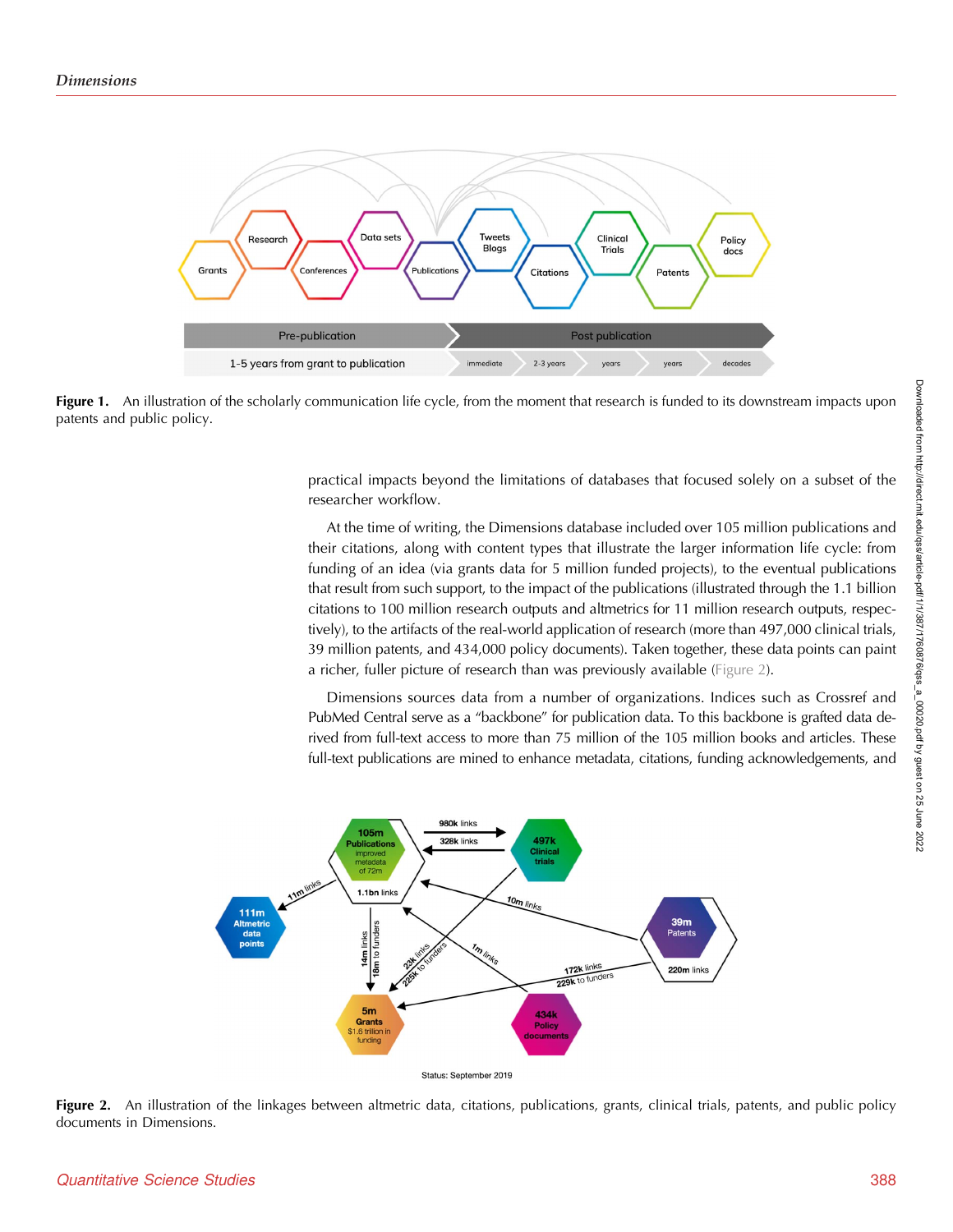so on. In addition, initiatives and resources, such as OpenCitations $^1$  and I4OC $^2$ , clinical trial registries, funding agencies, and openly available public policy data, supplement the richness of the Dimensions database. Finally, Digital Science companies, such as Altmetric and IFI Claims, contribute further data to create the Dimensions database. We have linked and "harmonized" millions of records, using open standards such as  $GRID<sup>3</sup>$  and  $ORCID<sup>4</sup>$  to make the data as interoperable as possible. A fuller description of the sources and process is given in [Hook, Porter, and Herzog \(2018\)](#page-8-0).

The Dimensions data can be accessed in a number of ways: from online interfaces that offer rich, contextual search and data visualization (Dimensions, Dimensions Plus, and Dimensions Analytics), to powerful APIs that allow users to search and aggregate programmatically across the entire Dimensions database with precision and retrieve indicators for millions of publications, grants, etc. (Dimensions API and Dimensions Metrics API), to bulk data access that allows "power users" and research teams to perform high-powered analyses across the entire Dimensions database, at scale.

As Dimensions is a relatively young database, there are some known caveats to its data and what can be done with it. Dimensions does not yet index the entirety of the research ecosystem and may never do so. However, our aim is to provide researchers and others in the ecosystem with a dependable, identifier-driven, verifiable index of objects that are important to them in support of the widest variety of use cases.

We have recently added preprints as a content type in Dimensions and are still working to ensure that the methodology that we use to integrate these records into the core data set makes sense for all the relevant use cases, from personal (e.g., creating CVs), to institutional (e.g., collaboration benchmarking), to publisher (e.g., assessing feasibility of new journals), and bibliometric or scientometrics (e.g., calculation of global citation benchmarks).

In the normal course of running, we add new grant and publication data every few months, and have plans to add data from new patent jurisdictions and policy makers over time. Additionally, we continue to work with publishers to improve the coverage and quality of their data in Dimensions.

Over time, we hope that Dimensions will become a data set that truly represents research across regions and disciplines. To that end, we continue to increase our coverage of non-English language content, as well as working to include more outputs that represent humanities and social sciences research. We are also working toward integrating more monograph content, which we know to be so much more important than journal articles in many disciplines.

Dimensions data can only be as "open" as the data sources that we draw upon allow it to be: We work closely with our content providers to allow data to be used in as many contexts as possible. However, much of the data comes with some restrictions, and this can have an effect upon data sharing. For example, applications such as open source analytics dashboards or archiving of significant segments of Dimensions data in open data repositories for scientometrics studies are use cases that we cannot currently support without discussion. We consider each request carefully and work with all parties involved (the user, the data provider, and our product and sales teams) to come to an agreeable solution.

Dimensions data is constantly improving: Since Dimensions launched in 2018, we have received valuable feedback from the scientometrics community on the quality of the Dimensions data, including our field classification data [\(Bornmann, 2018](#page-7-0); [Orduña-Malea &](#page-8-0)

<sup>1</sup> <https://opencitations.net/>

<sup>2</sup> <https://i4oc.org/>

<sup>3</sup> <https://www.grid.ac>

<sup>4</sup> <https://orcid.org/>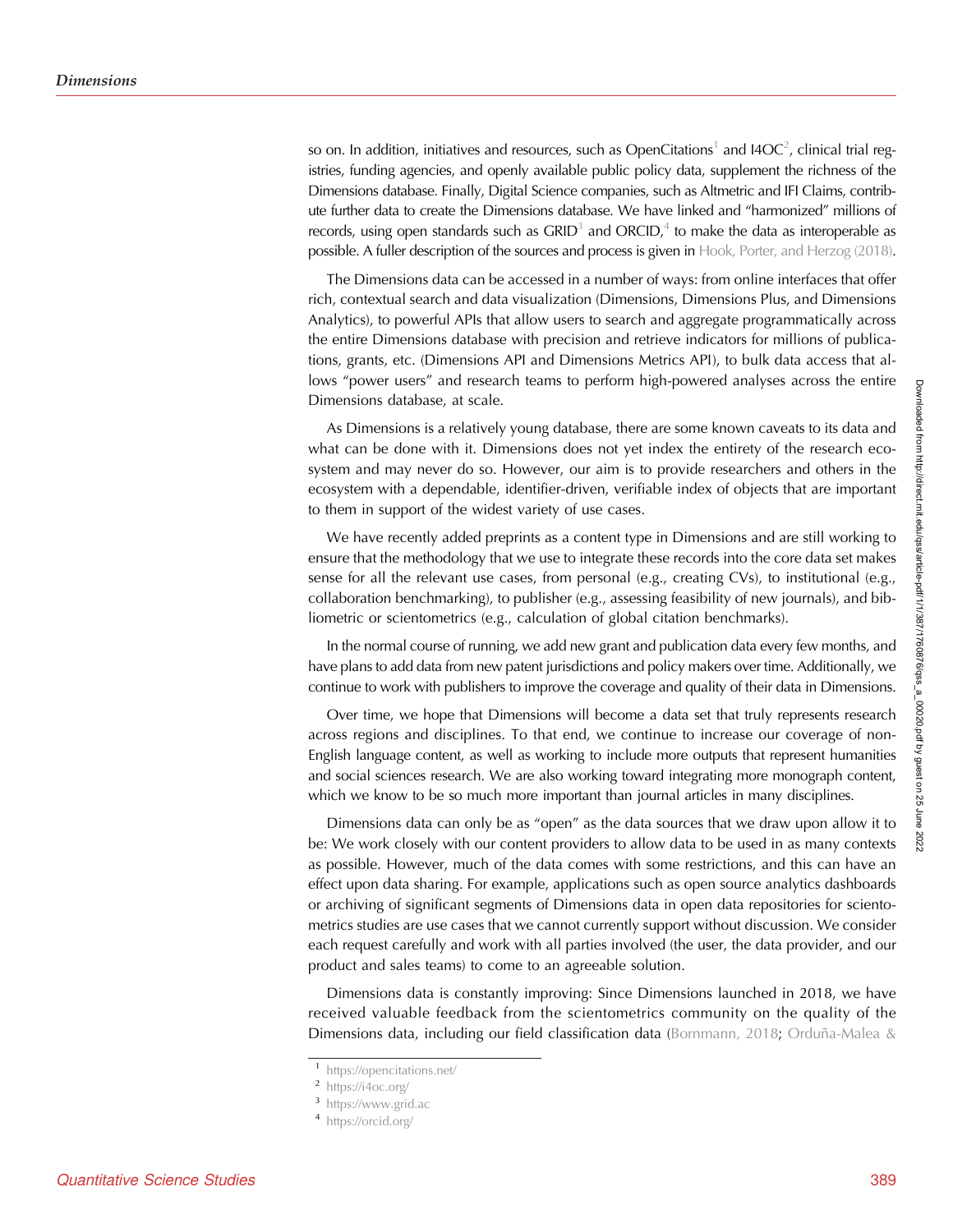[Delgado-López-Cózar, 2018](#page-8-0)). This has helped us to improve Dimensions, and we welcome further constructive feedback from the community to this effect.

Above all else, we aim for Dimensions to be an innovative and comprehensive data source and a responsive and thoughtful member of the research community.

## 2. THE PHILOSOPHY DRIVING DIMENSIONS

The Digital Science team developed Dimensions with three major questions in mind:

- 1. How can we make publication and citation data more accessible, both broadly for the benefit of the academic community and specifically for the benefit of researchers who focus on research on research?
- 2. How can we move beyond simply lamenting the incorrect use of prevailing research impact metrics (e.g., Journal Impact Factor) to instead provide a broader, richer, and more connected view of the research life cycle and all its impacts?
- 3. How can we ensure a "division of powers" in indicator and metric development, by offering, for free, aggregated and curated data to the research community to develop new indicators, rather than developing proprietary metrics?

To achieve our first goal, we decided to do two things: first, to make a version of Dimensions<sup>5</sup> that focuses on publication and citation data freely available for personal use, specifically without the need to register; and second, to make access to the entirety of Dimensions data available at no cost for scientometric research purposes, in a wide variety of formats, to enable large-scale analysis on scholarly communication trends.

To support our goal of providing a broader, richer view of the research life cycle and all its impacts, we have invested (and are investing still) in a diverse set of efforts to broaden the scope of Dimensions beyond existing bibliometric data. For example, we continue to work to integrate more grants, patents, clinical trials, and policy documents, not only aggregating millions of previously siloed records but also creating links between these records based on increasing occurrence of persistent identifiers, as well as AI-based techniques, and by mining relationships referred to in full text. This makes Dimensions an increasingly interesting data set that is ripe for use in scientometric analysis and gaining evaluative insight. Exploration of the deep and multifaceted linkages already provides a colorful view of the research process and the results that it produces [\(Bode et al., 2018](#page-7-0)). Moreover, we have decided to take an "inclusive" approach to the publications we index in Dimensions. We believe that Dimensions should be a comprehensive data source, not a judgment call, and so we index as broad a swath of content as possible and have developed a number of features (e.g., the Dimensions API, journal list filters that limit search results to journals that appear in sources such as Pubmed or the 2015 Australian  $ERA<sup>6</sup>$  journal list) that allow users to filter and select the data that is most relevant to their specific needs.

To support the third goal that we have highlighted here, we have involved scientometricians in the development of Dimensions since the very beginning, as part of a larger group of 100+ development partners that also include research organizations and funders.

When we saw the first winds of change in the community regarding the perception of research evaluation, and the rethinking of incentives brought about by DORA and the Open

<sup>5</sup> <https://app.dimensions.ai>

<sup>6</sup> <https://www.arc.gov.au/excellence-research-australia>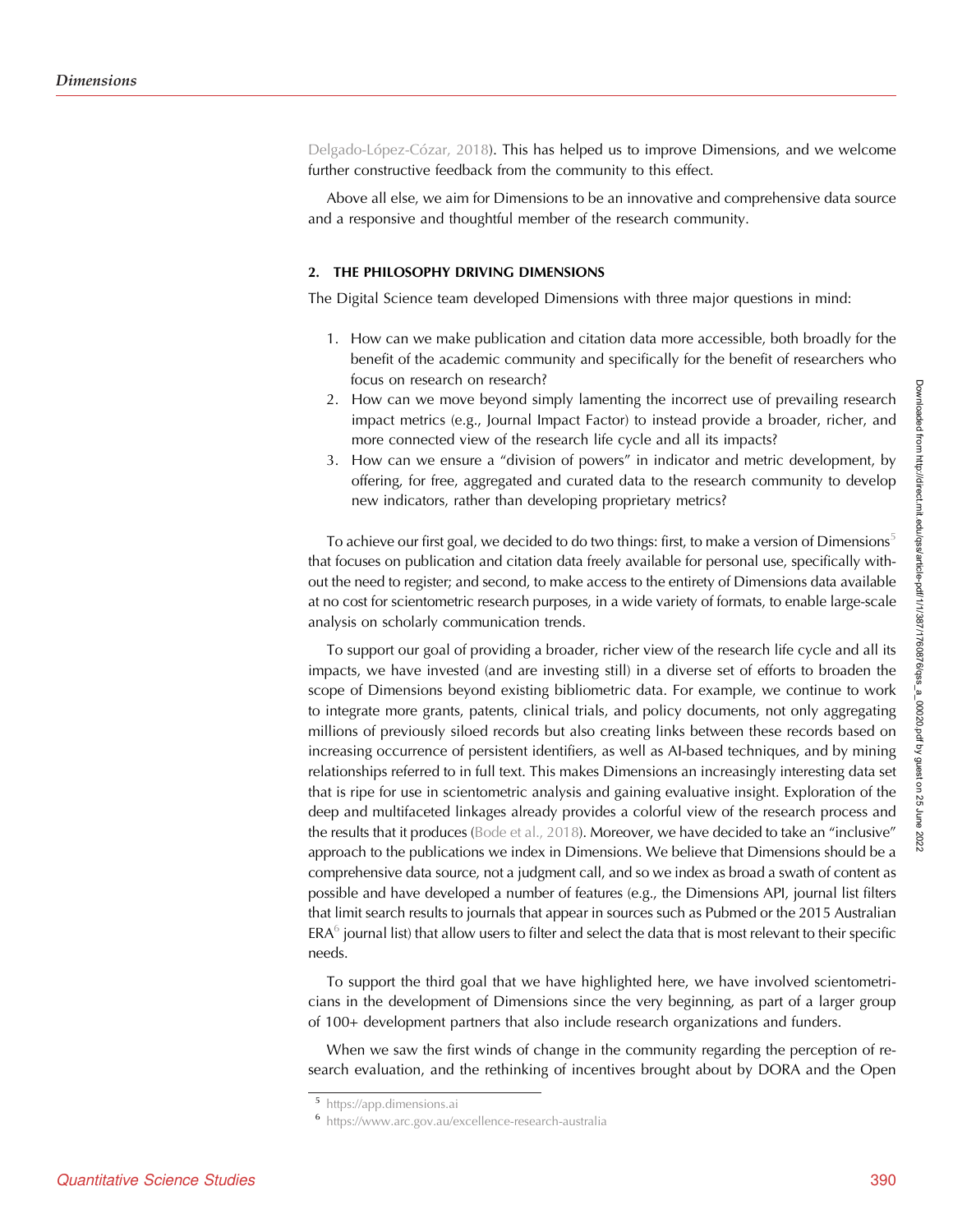Data movement, we knew that Dimensions should not be about rankings or the creation of new metrics. We believe that it is the role of Digital Science as a data provider to continually add relevant data sets to Dimensions and to enhance those data by establishing more connections between the different types of research objects in Dimensions. We felt strongly that these data should be provided at no cost to the scientometrics research community. We also believe that we should not develop indicators, because to do so would stop us from being a neutral party when it comes to supporting the indicators of others. Indicators, in our opinion, should be developed and owned by the research community to ensure a multifaceted, rich, open, and neutral perspective on the research process and its results.

In June 2018, we launched a year-long pilot phase to provide no-cost Dimensions access for scientometrics research. This pilot allowed us to test our approach, streamline the application and contract process, and optimize our internal review and approval workflows to provide quick, easy, no-cost access to Dimensions data. It also allowed us to launch a Scientometrics User Group for researchers, to provide resources and support to those using the data. As of September 2019, we have granted no-cost access to more than 100 researchers and research teams and have a growing community of more than 200 User Group members. There are still many more steps to be taken in support of our goal, one being this communication in Quantitative Science Studies to reach a broader audience with our offer of no-cost data access for scientometricians.

We are now entering the next chapter of the Dimensions Scientometrics User Group by announcing a partnership with the International Society for Scientometrics and Informetrics (ISSI). ISSI members pursuing personal, noncommercial scientometrics research projects will have the ability to receive no-cost Dimensions access as a benefit of their ISSI membership. In turn, Dimensions will work with ISSI to scale and broaden access to the data to a much greater number of scientometricians worldwide.

### 3. USING DIMENSIONS DATA FOR LARGE-SCALE, REPRODUCIBLE ANALYSES

We created Dimensions to allow for the kinds of large-scale analyses that scientometrics researchers and research analysts typically pursue. In fact, we developed the Dimensions API specifically to meet this use case—the API not only allows data retrieval but also provides a business logic layer<sup>7</sup> that allows researchers to truly "work" with the data at scale, such as by developing composite indicators.

Digital Science also works toward supporting reproducible scientometrics research ([Herzog, Hook, & Adie, 2018](#page-8-0)), which is why all Dimensions no-cost agreements allow for scientometrics researchers to retain a copy of their data to reproduce their analyses. However, although we would also like to fully support open data by allowing researchers to archive their scientometric data in open repositories such as Figshare, we are ourselves restricted by the same legal constraints that make bulk data access relatively rare.

#### 4. REQUIREMENTS FOR FREE DIMENSIONS DATA ACCESS

As part of our commitment to openness and accessibility, we made the Dimensions publications core search freely available to everyone<sup>8</sup>. The functionality in the free Dimensions product has been described as at least comparable with subscription offerings, in terms of the scope

 $7$  We developed a simple, custom language for working with the Dimensions API, called Dimensions Search Language, which has a number of business logic functions embedded. To learn more, visit our API documentation <https://docs.dimensions.ai/dsl/index.html>.

<sup>&</sup>lt;sup>8</sup> See <https://app.dimensions.ai> to use the free version of Dimensions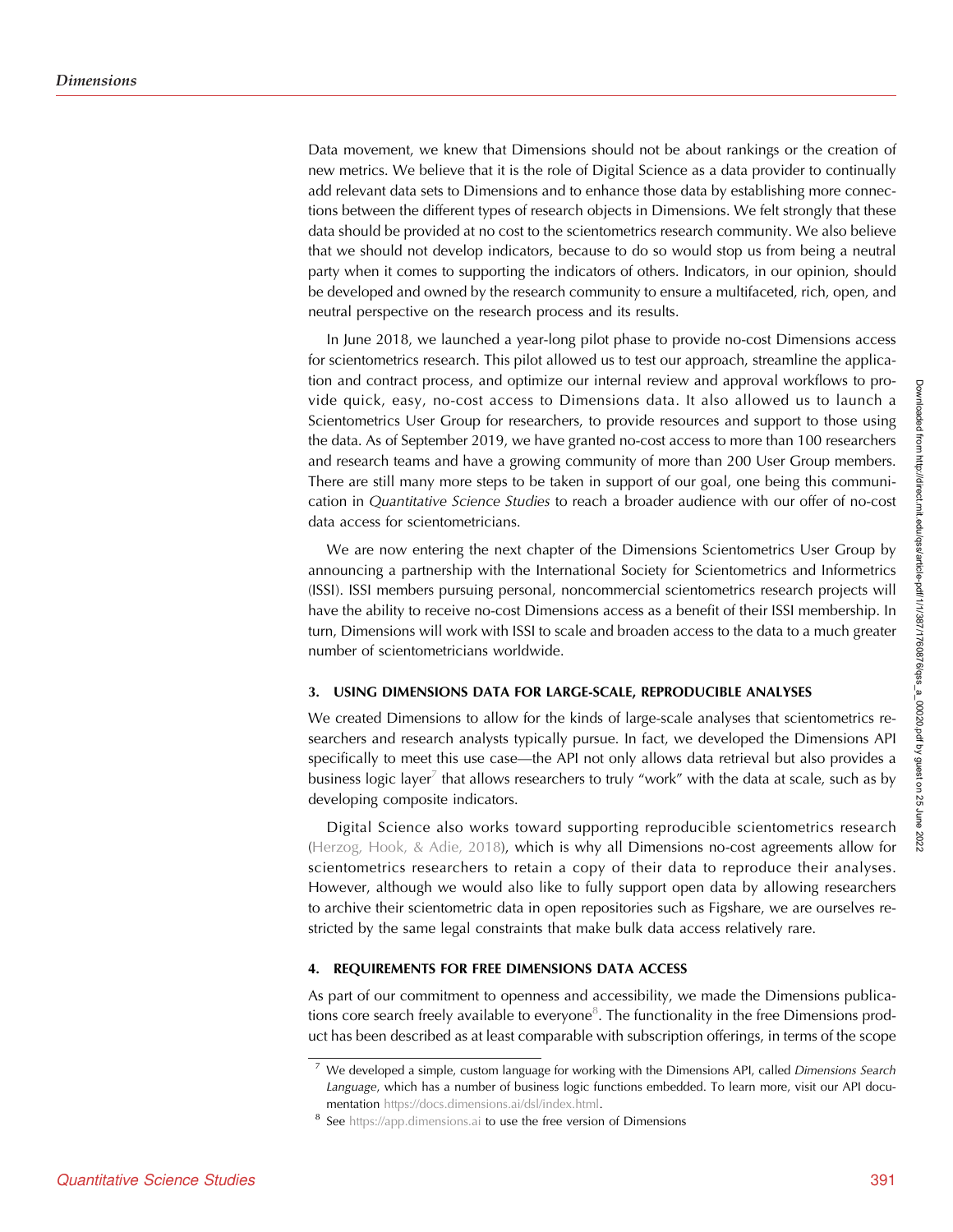of publications indexed, keyword search functionalities, and contextual information provided ([Harzing, 2019;](#page-7-0) [Thelwall, 2018](#page-8-0); [Visser, van Eck, & Waltman, 2019](#page-8-0)). Additionally, Dimensions includes

- Full-text search capabilities for more than 72 million of the 105 million publications records in the system (and title and abstract search for all articles);
- Search results that include detailed author affiliation data and lists of citing articles; and
- Supporting grant information, altmetric data, citing patents, clinical trials, and policy documents as well as links to ancillary data.

Overall, the free version of Dimensions offers the full context of all indexed publications in one place. The full version of Dimensions differs from the free version in the number of analyses that a user can perform, access to the API, and ability to perform searches across our clinical trial, grants, patents, and public policy indices. Users who need access to largescale publications data or patent, grants, and other data for noncommercial analysis can apply for no-cost access to the full version of Dimensions.

Given that no-cost Dimensions data access for scientometric research purposes is part of our overall philosophy, we have developed a quick and lean process that allows us to quickly provide access to Dimensions data. The only condition for approval is that the data and tools are only to be used for the agreed upon purpose.

Any researcher can apply for no-cost Dimensions access for use of Dimensions data in their personal, noncommercial scientometrics research projects. Depending on researchers' needs, they can receive access to the Dimensions Analytics database, the Dimensions Analytics API, the Dimensions Metrics API, or a combination of the three tools.

Applied scientometric use cases (e.g., consulting, institutional analysis, and reporting) are not eligible for no-cost bulk data access, because to support a fair and sustainable Dimensions business model requires that organizations support our efforts to maintain and operate the platform with their license contribution for applied or commercial use.

Research groups conducting high-volume analyses may request access to Dimensions data in bulk; these requests are considered on a case-by-case basis.

Making Dimensions data available for noncommercial scientometrics research is aligned and engrained in the values that drive Digital Science overall, chief of which are communitymindedness and supporting open research. We intend to offer no-cost data access in perpetuity, barring restrictions from copyright holders that might impede our ability to allow no-cost access in the future. We want to make very clear we see making the data available in such a way as one of the core missions of Digital Science, even though we are organized as a commercial group, because Digital Science was founded upon and is driven by open research values.

## 5. WHO IS CURRENTLY USING DIMENSIONS DATA IN SCIENTOMETRICS RESEARCH?

To date, Dimensions has been contacted by scientometricians from diverse backgrounds who are studying a variety of research topics. These topics run the gamut: from how research funding affects publication rates in the developing world, to how diversity of researcher background can influence the quality of published research, to how national coauthorship trends can benefit scholarly impact and online attention for research. Researchers and analysts using Dimensions data include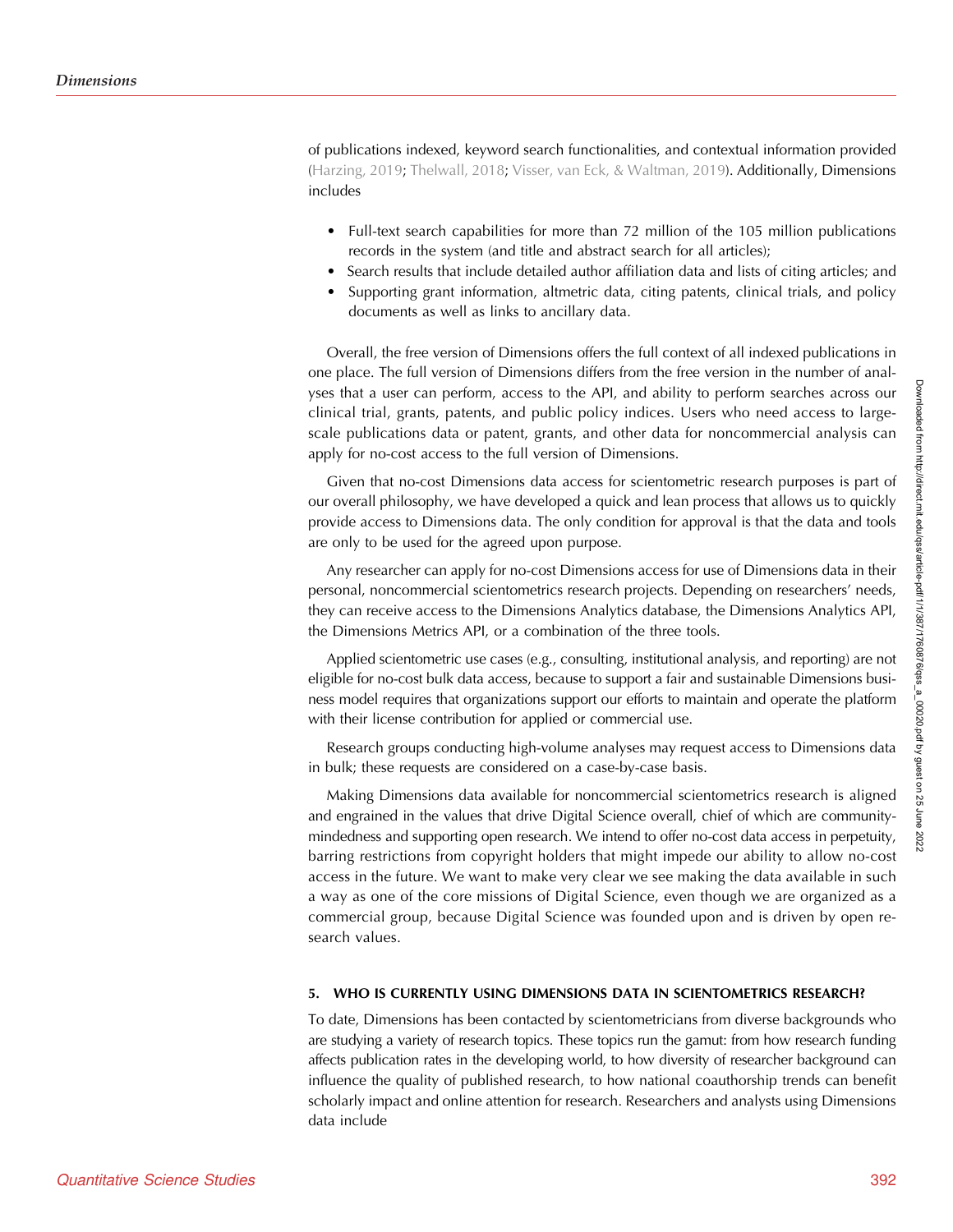- Michael Head, University of Southampton (UK), who has used Dimensions data as part of the Research Investments in Global Health study ([Brown & Head, 2018\)](#page-7-0), an ongoing academic analysis assessing levels of health-related research funding compared to factors such as the global and national burdens of disease;
- Janne Seppänen, University of Jyväskylä (FI), who is using Dimensions data to calculate an open, cocitation network citation rate percentile rank similar to the Relative Citation Ratio (an indicator developed by the U.S. National Institutes of Health [NIH] that can be used to understand the citation performance of an NIH-funded paper compared to its cocitation network) ([Hutchins, Yuan, Anderson, & Santangelo, 2016](#page-8-0); [Seppänen, 2018\)](#page-8-0);
- Pablo García-Sánchez and Manuel Jesús Cobo, University of Cadíz (ES), who are using interlinked publication, author, and citation data to map the impact of Andalusian universities [\(García-Sánchez & Cobo, 2018](#page-7-0)); and
- The teams behind VOSviewer<sup>9</sup> and CiteSpace<sup>10</sup>, two noncommercial scientometric data visualization software packages that can create informative network graphs and other visualizations based on Dimensions publication data.

Beyond these examples, there are many more researchers interrogating our rich, linked data in innovative and creative ways. Although we are happy to support the use of Dimensions data in any kind of scientometric study, we are especially keen to offer Dimensions data and support to researchers who are developing and testing research impact indicators.

#### 6. WHAT WE HOPE TO LEARN IN RETURN

Though we do expect to learn a great deal through partnering with the scientometrics community, it is not only what we want to learn that matters. Our hope is to establish a long-term open cooperation where we can play our part in supporting a vibrant research community that is developing increasingly powerful methods to understand and support researchers and research. We believe that we can provide access to interesting data that we aggregate and curate, and where scientometricians can seize the opportunity to work with these data to provide robust, community-owned indicators and tools to better map new frontiers of research.

To date, this cooperation has allowed the mutual sharing of our experiences and advice, which has already resulted in a number of new scientometrics publications and presentations, as well as improvements to Dimensions' data quality and coverage, improvements to our inhouse machine learning techniques, and the release of several community-created, open source libraries for working with the Dimensions API. We are thankful for the feedback and hints we received so far, working together to improve Dimensions' data scope and quality. We look forward to continuing that journey!

At the end of the day—as Digital Science is made up of a diverse team of former scientists, librarians, publishers, hackers, and tinkerers—we are mostly just excited to see how the community uses Dimensions data to drive new discoveries and insights around scholarly communication that we could not have imagined ourselves.

#### 7. FREE DATA ACCESS AND THE DIMENSIONS SCIENTOMETRICS USER GROUP

If you are interested in free Dimensions data access for your scientometric research projects, you can simply fill out the form at [https://dimensions.ai/data\\_access.](https://dimensions.ai/data_access)

<sup>9</sup> <https://www.vosviewer.com/>

<sup>10</sup> <http://cluster.cis.drexel.edu/~cchen/citespace/>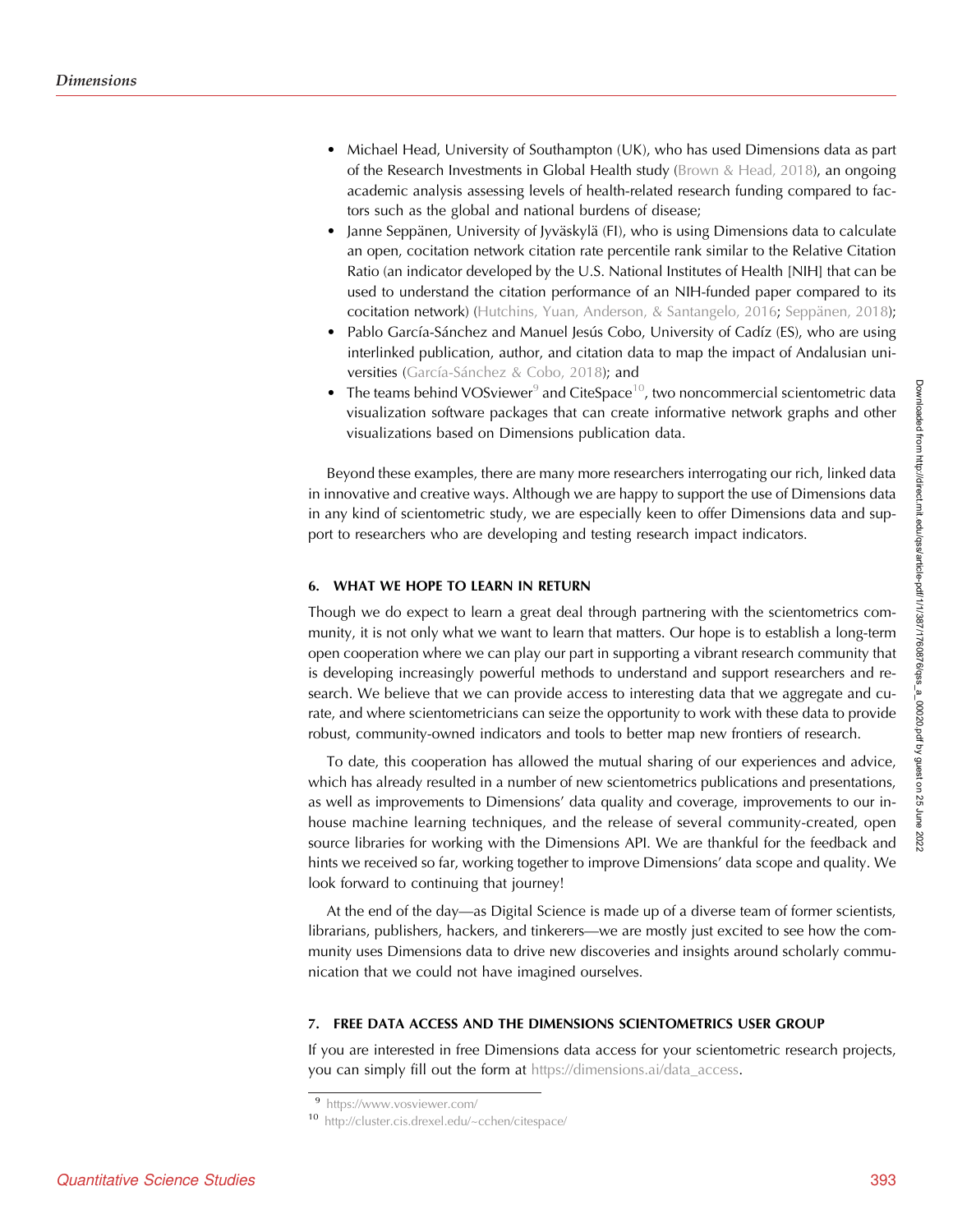<span id="page-7-0"></span>In return, we ask that researchers commit to

- Acknowledging their use of Dimensions data in all related publications, presentations, posters, and software;
- Sharing their Dimensions-related research with us, so we can share it with others in the community;
- Reaching out to collaborate, allowing us to add context to Dimensions-related research findings; and
- Helping us improve Dimensions by suggesting enhancements and pointing out data issues and inconsistencies—this feedback improves Dimensions data for all who use it.

When you fill out the no-cost data access application form, we will then follow up with more information about data access terms and conditions (basically, how you can and cannot use and share Dimensions data; we need to explain this to keep our legal department happy), which you will need to accept to receive a Dimensions account. Once we have your agreement on file, our team will review your application and, if you qualify for access, get you set up with the Dimensions credentials you need to begin your research.

We invite members of the community to join the Dimensions Scientometrics User Group<sup>11</sup>. Members can receive support for their Dimensions-related research projects provided via email, office hours with Dimensions data scientists, and in-person meetings at conferences. We host regular community calls and events that offer networking and collaboration opportunities with Digital Science's experts and the discipline's top researchers.

#### 8. SUMMARY

If research evaluation is to move forward, then the scientometric research that underpins research evaluation needs also to move forward. We believe that the task of data providers such as Dimensions should be to lower the barriers that make it difficult for scientometricians to find and work with data at scale. Since our launch, the Dimensions team has focused on making such data easier to access and analyze, through providing integrated, easy-to-use tools; offering no-cost access for researchers who need it; and making billions of linked data points available for analysis in a single database. Going forward, we look forward to working with the community to find ways to lower barriers to scientometric reproducibility, as well.

#### COMPETING INTERESTS

The authors of this paper are Digital Science employees. Digital Science runs Dimensions, the database discussed in this article.

#### REFERENCES

- Bode, C., Herzog, C., Hook, D., & McGrath, R. (2018). A guide to the Dimensions data approach. [https://doi.org/10.6084/m9.](https://doi.org/10.6084/m9.figshare.5783094.v7) [figshare.5783094.v7](https://doi.org/10.6084/m9.figshare.5783094.v7)
- Bornmann, L. (2018). Field classification of publications in Dimensions: A first case study testing its reliability and validity. Scientometrics, 117(637). <https://doi.org/10.1007/s11192-018-2855-y>
- Brown, R. J., & Head, M. G. (2018). Sizing up pneumonia research. <https://doi.org/10.6084/m9.figshare.6143060.v1>
- García-Sánchez P., & Cobo, M. J. (2018). Measuring the impact of the international relationships of the Andalusian universities using Dimensions database. In H. Yin, D. Camacho, P. Novais, & A. Tallón-Ballesteros (Eds.), Intelligent Data Engineering and Automated Learning—IDEAL 2018 (pp. 138–144). Switzerland: Springer Nature. [https://doi.org/10.1007/978-3-030-03496-2\\_16](https://doi.org/10.1007/978-3-030-03496-2_16) Harzing, A. (2019). Two new kids on the block: How do Crossref and Dimensions compare with Google Scholar, Microsoft

<sup>&</sup>lt;sup>11</sup> To join the Dimensions Scientometrics User Group, fill out the form at [https://ds.digital-science.com/](https://ds.digital-science.com/DimensionsSUG) [DimensionsSUG.](https://ds.digital-science.com/DimensionsSUG)